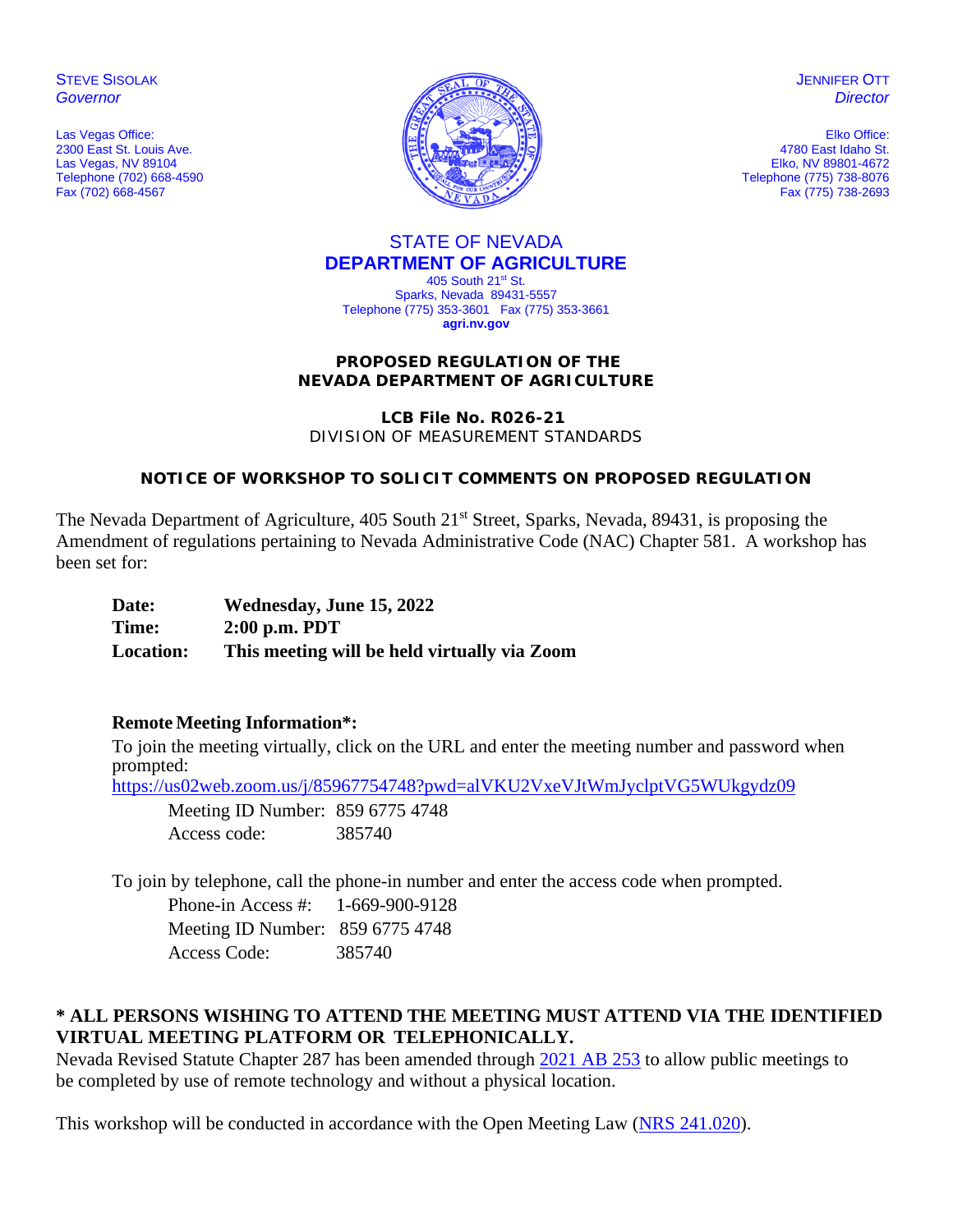The purpose of the workshop is to solicit comments from interested persons on changes to NAC Chapter 581 pertaining to cannabis weighing and measuring equipment. NAC 581 revisions are in response to Senate Bill 404 of the  $81<sup>st</sup>$  (2021) Session of the Nevada Legislature

A copy of all materials relating to the proposal may be obtained by visiting the Department's website at [agri.nv.gov](http://agri.nv.gov/Animals/Animal_Industries_Hearings,_Workshops,_Meetings/) or by contacting the Division of Measurement Standards at 775-353-3572 or ce@agri.nv.gov. Copies may also be requested or inspected by visiting the NDA offices located in Elko, Las Vegas or Sparks or the Nevada State Library and Archives at 100 Stewart Street, Carson City, NV 89701. A reasonable fee for copying or postage may be charged for those requesting a print copy. Members of the public who would like additional information about a proposed regulation may contact the Division of Measurement Standards at 775- 353-3782 or ce@agri.nv.gov.

Persons wishing to make oral comment upon the regulation draft of the Nevada Department of Agriculture may participate at the scheduled workshop. Persons wishing to submit written testimony or documentary evidence may submit the material by emailing ce@agri.nv.gov or by mailing to the following address: Nevada Department of Agriculture, Attn: Measurement Standards, 405 S. 21<sup>st</sup> ST, Sparks, NV 89431.

Reasonable efforts will be made for members of the public who have disabilities and require special accommodations for assistance at the meeting. Please contact the Department at 775-353-3782 or ce@agri.nv.gov prior to the meeting.

Notice of this meeting was sent to all persons on the Department's mailing list for administrative regulations and posted on or before 9 a.m. fifteen days before the meeting at the following locations: the Nevada Department of Agriculture website at [agri.nv.gov,](http://agri.nv.gov/Animals/Animal_Industries_Hearings,_Workshops,_Meetings/) Nevada Public Notice website at<https://notice.nv.gov/> and Nevada Legislature Administrative Regulation Notices at [https://www.leg.state.nv.us/App/Notice/A/.](https://www.leg.state.nv.us/App/Notice/A/)

### **NOTICE OF WORKSHOP TO SOLICIT COMMENTS ON PROPOSED REGULATION AGENDA**

## **Wednesday, June 15, 2022 2:00 p.m. PDT**

**Note:** Items on the agenda may be taken out of the posted order, items may be combined for consideration, and items may be pulled or removed from the agenda.

- **I. Call to Order**
- **II. Public Comment:** In consideration of others who may wish to provide public comment, please avoid repetition and limit your comment to three minutes per person. Unused time may not be reserved by the speaker nor allocated to another speaker.

2300 East St. Louis Ave. Las Vegas, NV 89104 Telephone (702) 668-4590 Fax (702) 668-4567

405 South 21st St. Sparks, Nevada, 89431 Telephone (775) 353-3601 Fax (775) 353-3661

4780 East Idaho St. Elko, NV 89801 Telephone (775) 738-8076 Fax (775) 738-2693